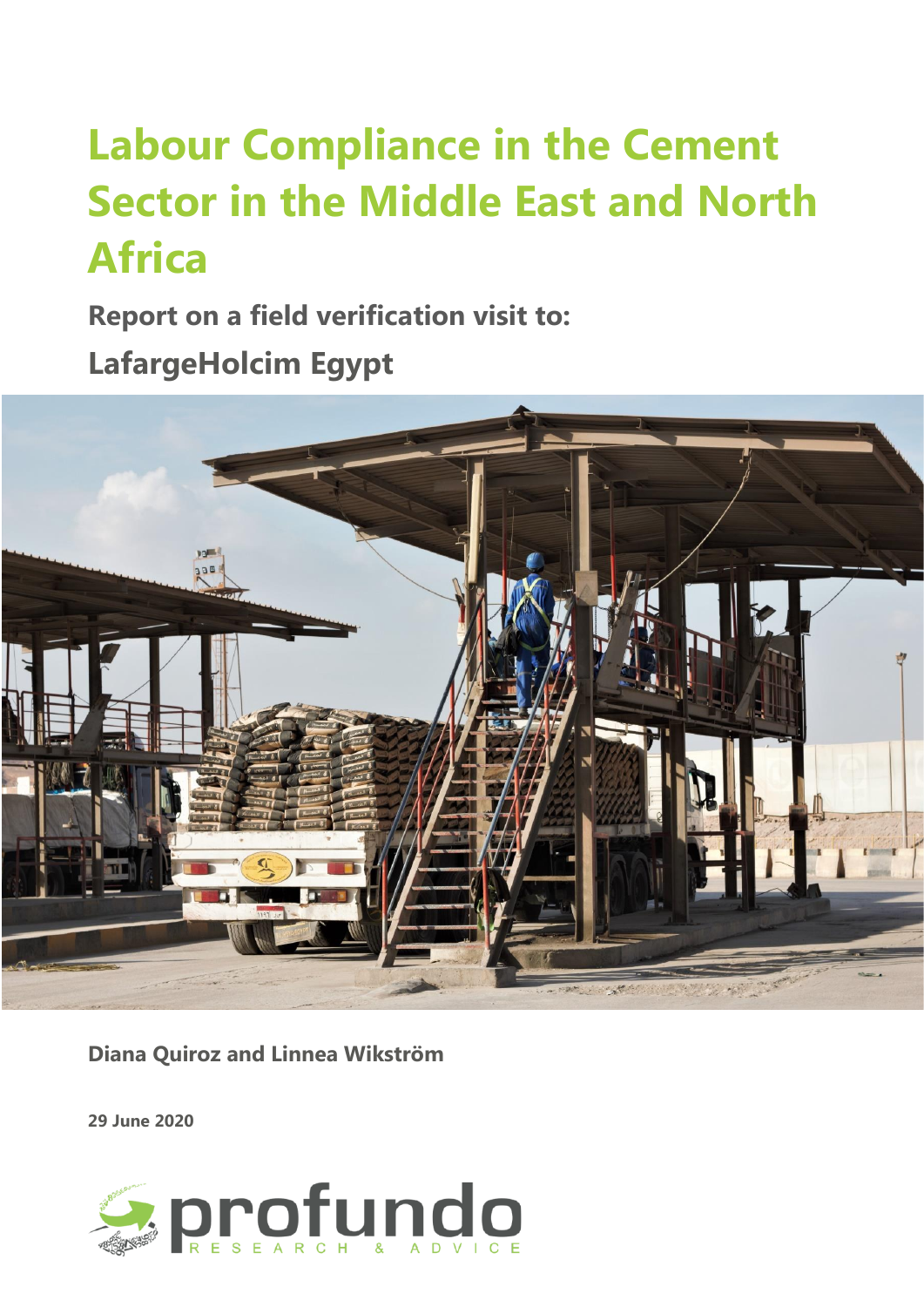#### **Introduction**

This study takes place in the context of the BWIs campaign on labour rights in the construction sector in the Middle East and North Africa (MENA) region. The study focuses on the two leading cement companies in the MENA region: HeidelbergCement Group and LafargeHolcim Group. Particularly, three countries were selected for this research: Jordan, Lebanon, and Egypt. The choice for these countries was informed by the Dutch Ministry of Foreign Affairs' Dutch Good Growth Fund (DGGF)  $list<sup>1</sup>$  due to the countries links to BWIs affiliate Mondiaal FNV.

The overall objective of this study is to provide an overview of the business activities and a controversy scan LafargeHolcim, as a basis to conduct future in-depth research on their activities and labour rights commitments for the lobby, campaign and support work. Particularly, this study seeks to answer the research question: What are the labour conditions at the companies' sites and do these conditions comply with national and international labour standards?

In this context, the present report lays out the results of a field visit to LafargeHolcim Group Sokhnah Plant.

## **Background**

#### **The trade union situation in Egypt**

The trade union situation in Egypt has been under considerable pressure and change during the last decade. The trade unions have excited in Egypt since 1957 but under significant restrictions. In a period after 2005 up until the Arab Spring in, there were some changes in these restrictions and the formation of independent unions started. The revolution in 2011 created an unclear situation were several confederations were formed and tried to gain political influence through the union confederation framework. This led to a renewal of the restrictions to the formation of trade union and confederation formation and a law introduced in 2013 created a structure where 15 federations to form a confederation and only unions with more than 150 members at a company level would be recognised as a union. In 2017 these thresholds were adjusted after a large number of complaints about the restrictions, and at this moment there is a 10-federation threshold to start a confederation and 50 members to get a union recognised.

Still criticised restrictions and obstacles stands in the way of the formation of unions in the country. The process is lengthy and requires specific personal details of prospective members – including social security number, which is hard for many informal and private sector employees to obtain. At this moment, there is no official records or statistics of how large part of the working population that is unionized.

When it comes to social dialogue, there are no effective instruments for the process to take place. The labour law stimulates the rights to social dialogue, but there have not been any examples of any dialogue as defined by ILO since 2014. Before that there was some regional and sectorial level examples in the period between 2011 and 2014 but these have since stagnated. The government tolerate the formation of social dialogue because they want to attract investments, and for that purpose, it is necessary to be aligned with international standards. However, for social dialogue to function, there needs to be capacity building, and the government is not supporting this. There is potential within the social dialogue to improve labour conditions if education and awarenessraising are provided.

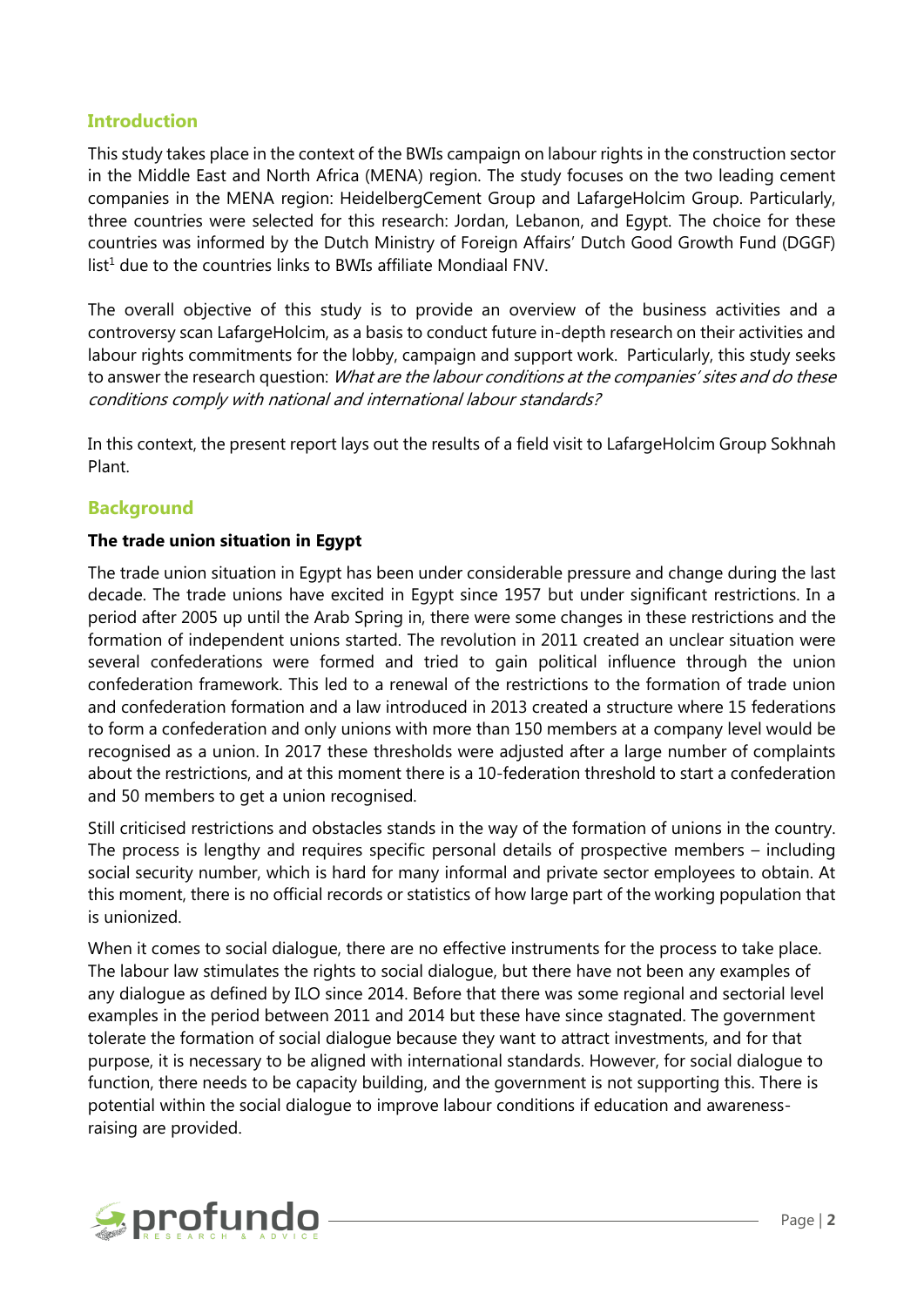Egypt has neither national nor sectorial CBAs. Agreements are only reached at a company level. There was a booming situation for these types of company-level CBAs between 2011-2016 in the private sector. Unfortunately, not all of them have been acknowledged by the Ministry of Labour, which is required for them to be valid. ILO tried to map CBAs formed but had no access to information through the Ministry of Labour and could hence only access to 240 CBAs published between 2011 and 2017 that was published in the Egyptian Gazette; however, this seems not to be an exhaustive number.

There is little to no updated information of grievance mechanisms accessible to workers and unions. There is a large number of cases at the labour court, with more than 1000 pending cases. The process can take up to 5 years, and this can bring high costs to the individual workers and hence be beneficial of the employers. The labour law facilitates escalation pathways to conflict resolution. The unions play a role at awareness-raising, especially in the informal sector. When the new law came out, the law stipulated that unions had to defend the rights of workers regardless of whether these were unionized or not – thus, in a way, leaving the responsibility of access to justice to unions.

When it comes to the rights to strike, it exists in theory but is not in practice. It is constrained by the protest law that restricts public gathering, which requires that all protesters have to register protest/public gatherings and get a security clearance. Protests do however take place at the company level as there are no social dialogue mechanism and no mechanism to settle disputes to avoid resorting to protests/strike.

#### **General Trade Union of Building and Wood Workers at LafargeHolcim**

It is estimated that 25% of all workers in the construction sector are unionized, which is one of the most significant percentages of unionization within a sector. In the LafargeHolcim plants, approximately 30-35% of the total workforce is paying union members. The General Trade Union of Building and Wood Workers is seen to be an independent union.

Egyptian workers are facing problems at both LafargeHolcim. In 2010, the company started to rely on subcontracting companies for all types of services and core activities at the plants. Workers were informed that the company did not have enough means to hire workers at some instances, there were dismissals. When it comes to unionizing subcontracted workers, there is a possibility within the bylaws of the unions, but it does not happen in practice. This leads to a significant difference in working conditions between permanent employees at the plants that are union members and subcontracted worker.

When it comes to the renewal of CBAs, there is a change in attitude from the company reported by the union officials. In the past, the union and the management used to get together three months in advance to negotiate. Still, nowadays, the company keep on delaying the negotiations, which conveys the message that they are not committed to the process of CBA negotiations. Currently, some disagreements are not settled through the ongoing dialogue between management and the unions, which delays the renewal of the CBA.

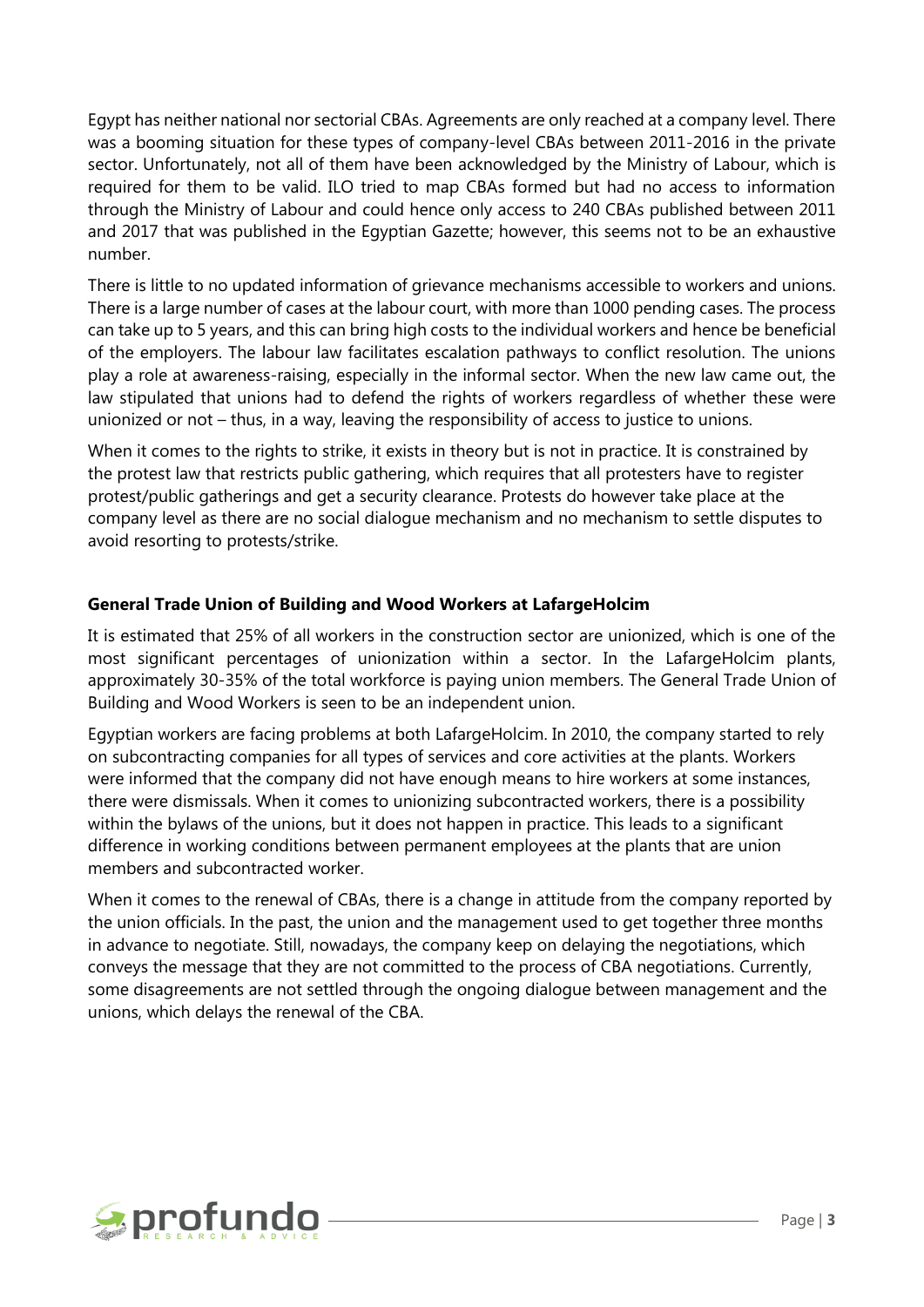## **Methodology**

Fieldwork was conducted in Egypt from 8 to 13 December 2019. During this period, the research team conducted face-to-face interviews and focus group discussions (FDGs) with workers, and other stakeholders including trade union officials, government officers, and representatives from national and international non-governmental organisations (NGOs).

Interviewees and FGDs participants were identified in close collaboration with the local trade union affiliate. These interviews took place at Sokhnah plant owned by the LafargeHolcim. The interviews were complemented with transect walks to the different working stations in each of the visited plants The list and number of persons interviewed, were applicable, at each of the plants are presented in Table 1.

| Stakeholder group                    | LafargeHolcim<br>Sokhnah |
|--------------------------------------|--------------------------|
| Management Staff                     | $\mathcal{P}$            |
| Supervisors at the project level     | $\mathcal{L}$            |
| Construction workers / Union members | 10                       |
| Union leaders                        | $\mathcal{P}$            |
| Government officials                 | 1                        |
| NGO representatives                  | $\mathcal{P}$            |
| <b>Total</b>                         |                          |

#### **Table 1 List of stakeholder groups and number of persons interviewed**

The labour and social practices at the construction sites were assessed based on ILO labour standards and other international norms as well as labour laws. In total, nine issues were covered: four core labour issues (child labour, forced labour, freedom of association, and collective bargaining and discrimination) and five labour and social issues (wages, ethical hiring and contracting, working hours and overtime, gender equality, occupational health and safety). Table 3 shows the list of labour issues and topics assessed during the site visits.

| <b>Labour issues</b>                                | <b>Topics considered for the assessment</b>                                                                        |
|-----------------------------------------------------|--------------------------------------------------------------------------------------------------------------------|
| Child labour                                        | Child labour policy<br>$\bullet$<br>Child protection measures<br>$\bullet$                                         |
| Forced labour                                       | Coercion<br>$\bullet$<br>Violence<br>$\bullet$<br>Non-voluntary overtime<br>$\bullet$<br>Debt-bondage<br>$\bullet$ |
| Freedom of association and<br>collective bargaining | Freedom to join/form unions<br>$\bullet$<br>Support for union operations<br>$\bullet$                              |

#### **Table 2 List of labour issues and related issues**

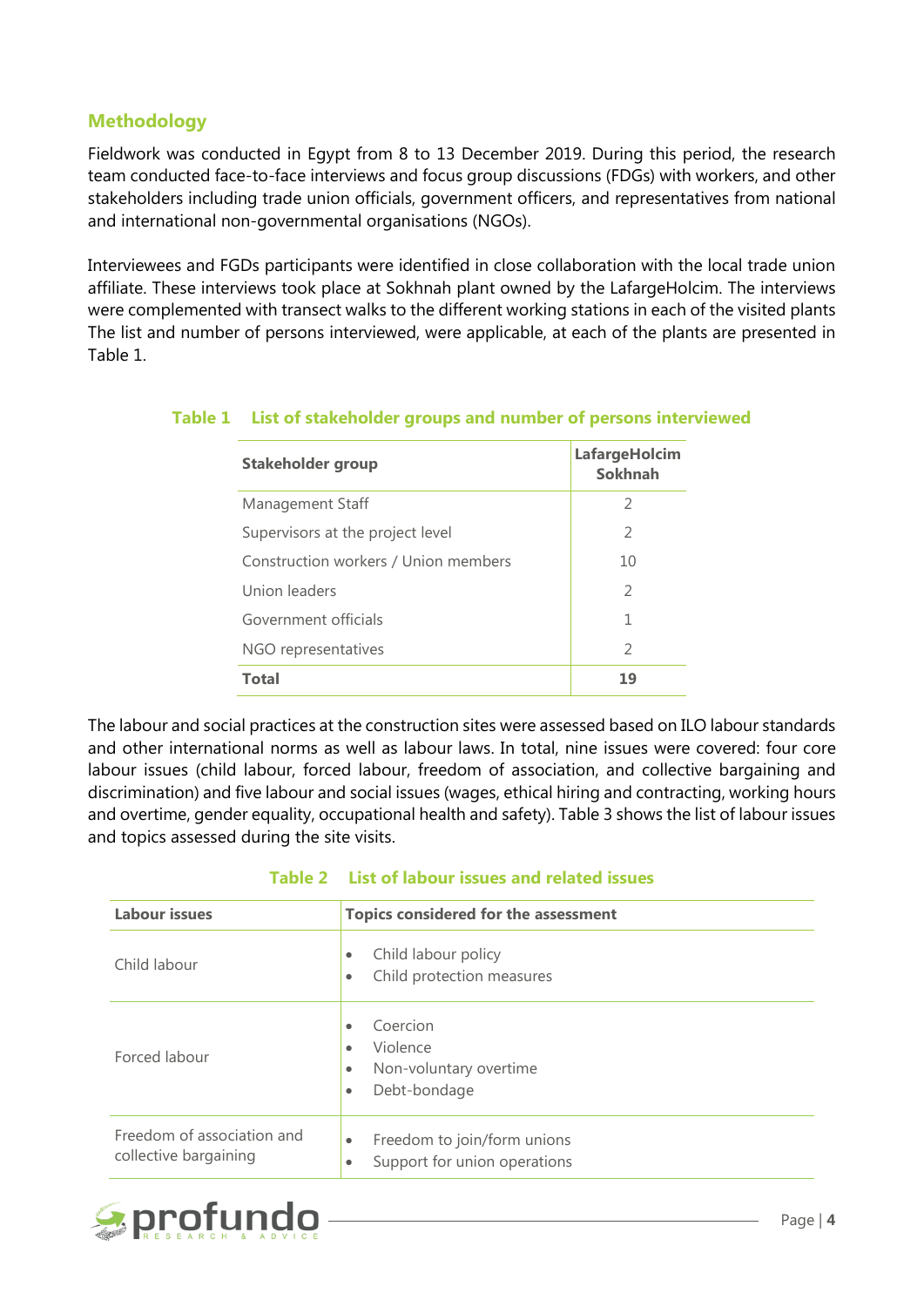|                                       | Interference/discrimination against union members and leaders<br>$\bullet$<br>Collective bargaining agreement (CBA)<br>$\bullet$<br><b>Strikes</b><br>$\bullet$                                                                                                                                         |
|---------------------------------------|---------------------------------------------------------------------------------------------------------------------------------------------------------------------------------------------------------------------------------------------------------------------------------------------------------|
| Discrimination                        | Race and origin<br>$\bullet$<br>Gender-based discrimination<br>$\bullet$<br>Disability<br>$\bullet$<br>Others; HIV and AIDS, religion, political affiliation<br>$\bullet$                                                                                                                               |
| Wages                                 | Minimum wage<br>$\bullet$<br>Overtime payment<br>$\bullet$<br>Deduction<br>$\bullet$<br>Other benefits<br>$\bullet$                                                                                                                                                                                     |
| Working hours                         | Regular hours and overtime<br>$\bullet$<br>Leave<br>$\bullet$                                                                                                                                                                                                                                           |
| Ethical hiring and contracting        | Recruitment procedures<br>$\bullet$<br>Contracts, payslips<br>$\bullet$<br>Training<br>$\bullet$                                                                                                                                                                                                        |
| Gender equality                       | Gender policy (esp. including sexual harassment and abuse)<br>$\bullet$<br>Equal opportunity for women<br>$\bullet$<br>Maternity leave and nursing time<br>$\bullet$                                                                                                                                    |
| Occupation safety and health<br>(OSH) | OSH management system (incl. policy and procedures)<br>$\bullet$<br>Health services (esp. First Aid, medical checks, HIV and AIDS)<br>$\bullet$<br>Chemical and hazardous materials<br>$\bullet$<br>Worker safety<br>$\bullet$<br><b>Facilities</b><br>$\bullet$<br>Emergency preparedness<br>$\bullet$ |

For the assessment, we have used a traffic light system assigning colours to the company's level of compliance with the labour issues above [\(Table 3\)](#page-4-0). The findings of this study (including individual assessments for each of the plants) are discussed, and conclusions are provided in Chapters 1-3. Chapter 4 provides recommendations.

| Table 3 The categorisation of the level of labour compliance |  |  |
|--------------------------------------------------------------|--|--|
|                                                              |  |  |

<span id="page-4-0"></span>

| <b>Colour code</b> | <b>Level of compliance</b> | <b>Definition</b>                                                                                                                                                      |
|--------------------|----------------------------|------------------------------------------------------------------------------------------------------------------------------------------------------------------------|
|                    | Very low                   | The company does not comply with several key issues under<br>the topic and does not appear to be taking any concrete<br>actions towards compliance.                    |
|                    | Low                        | The company does not comply with some key issues under<br>the topic. The company is conscious of the issues but<br>remains lax on concrete actions towards compliance. |
|                    | Medium                     | The company complies with several key issues under the<br>topic with concrete actions. However, it still needs to take<br>some actions towards continuous improvement. |

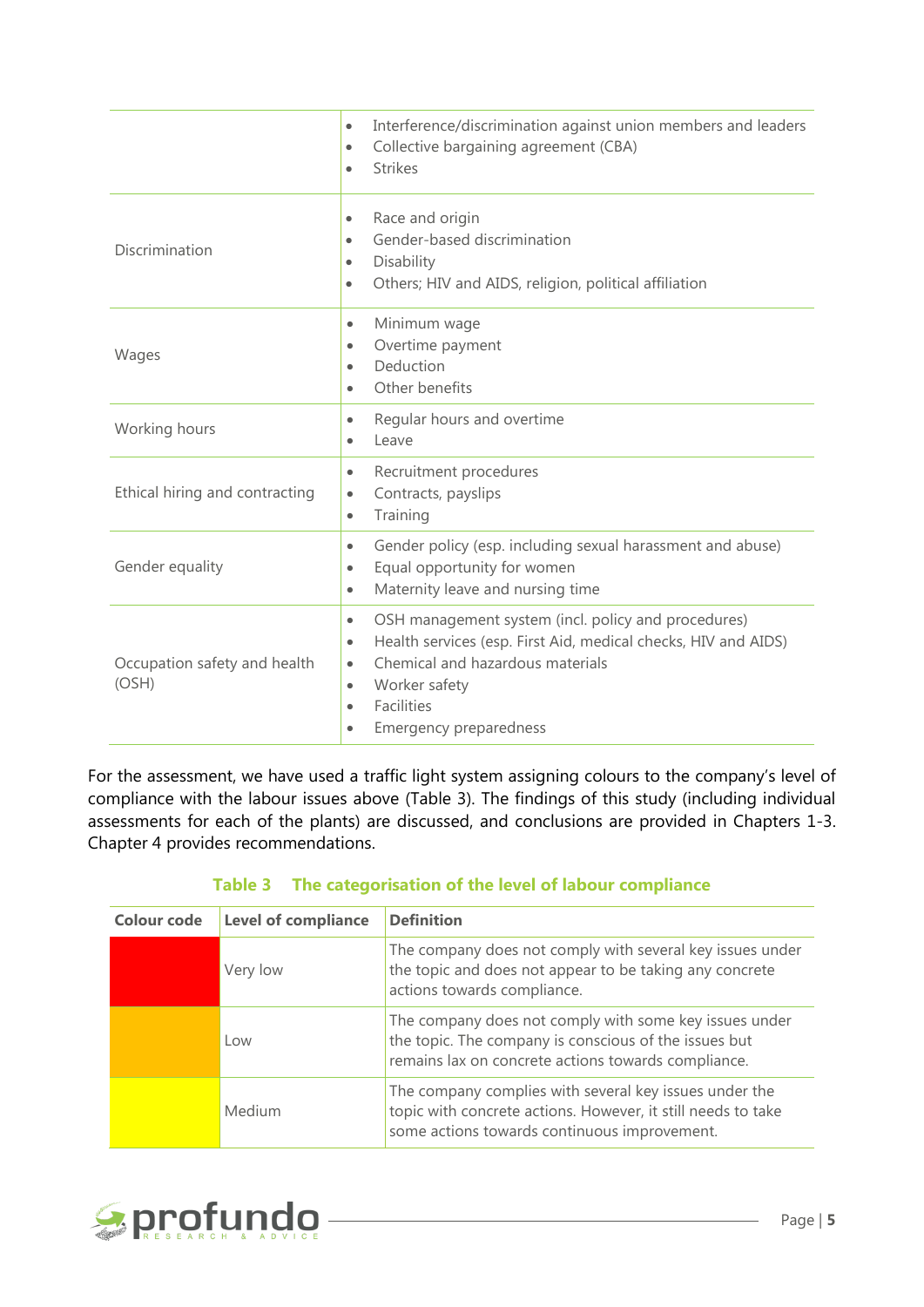| High | The company complies with most key issues under tb topic<br>with concrete actions and has established good continuous<br>limprovement measures. |
|------|-------------------------------------------------------------------------------------------------------------------------------------------------|
|      |                                                                                                                                                 |

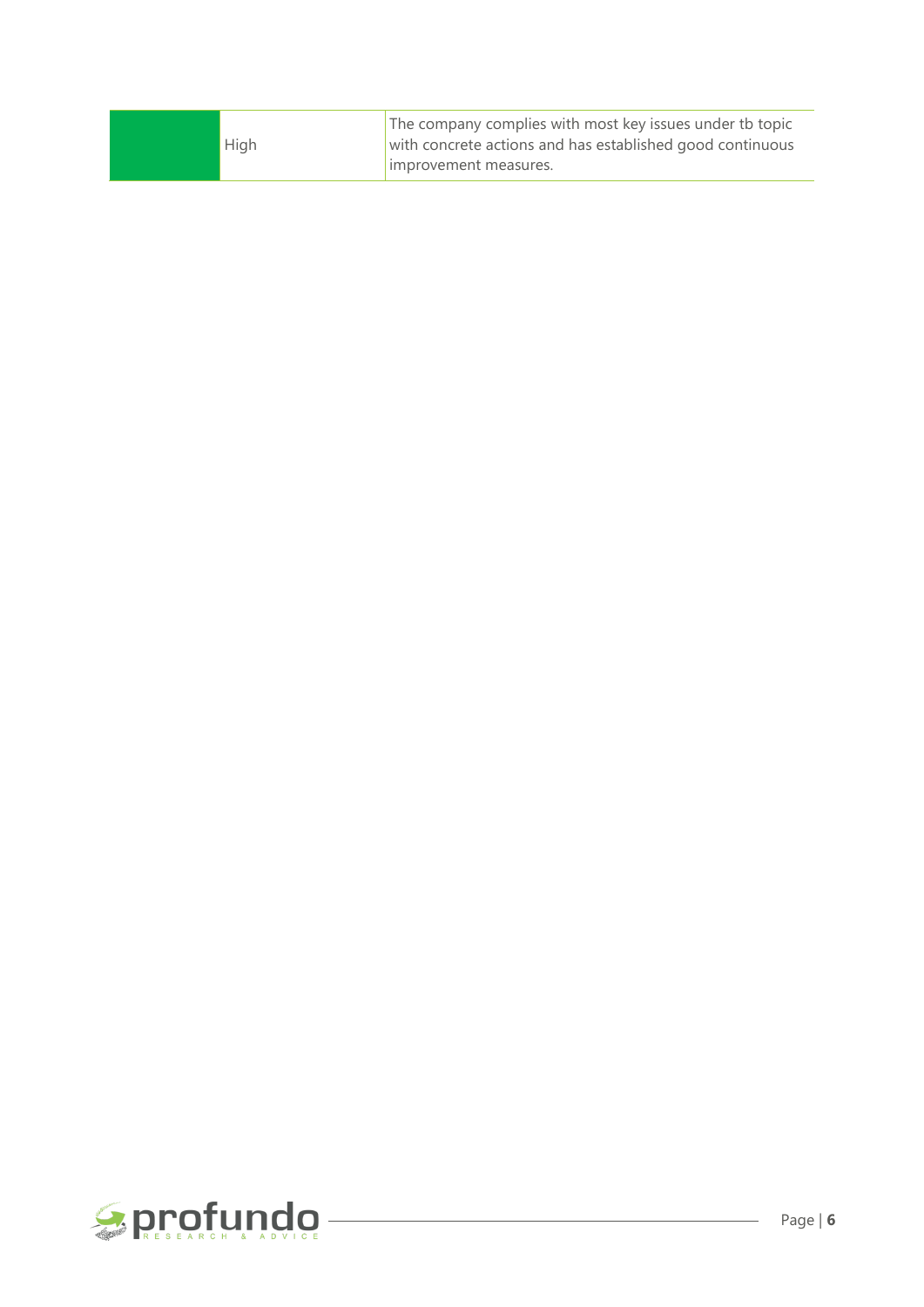## **LafargeHolcim Egypt- Sokhnah**

LafargeHolcim Cement Egypt cement plant in Sokhna, near the city of Suez, is one of the largest plants in the world.<sup>2</sup> It has more than 2,000 employees, including.<sup>3</sup> Lafarge Egypt also includes the company Redimex which produces mixed concrete in 8 plants and DueCycle, which is a recycling plant for debris (geocycle).

### **1.1 Child labour**

No evidence suggests the presence of underage workers at the plant sites. Workers ensured that children are never allowed within the plant, and there are clear safety measures to keep nonauthorised individuals from entering the premises. There are no active programs to provide benefits for employees with children such as childcare.

#### **1.2 Forced labour**

Egypt has ratified ILO Conventions 29 and 105 on the Elimination of Forced Labour and Compulsory Labour.<sup>4</sup> There is a significant difference between the labour conditions of direct and indirect employees by Lafarge. There is no clear division of the activities that are performed by subcontracted employees. However, the most hazardous jobs within the plant, such as the jobs around the packing area are often performed by subcontracted workers. Statements from subcontracted packers show a form of subtle menace, where workers are compelled to participate in overtime either because of the fear of dismissal or because they feel obliged to work beyond the legal maximum because that is the only way they can earn a higher wage. It is common practice that packers work for 12 hours, seven days a week with the opportunity to take five days of paid leave during 60 days. The wage given for overtime work is also far below the living wage, and hence there is a need to continue to work the extensive hours.

## **1.3 Freedom of association and collective bargaining**

Egypt has ratified both C098 - Right to Organise and Collective Bargaining Convention, 1949 and C087 - Freedom of Association and Protection of the Right to Organise Convention, 1948. Sixty percent of the direct employees at the plant are unionised. When it comes to subcontracted workers, there is no right to join the union. There is a CBA, and it is renewed every year. In it, remunerations are negotiated (salaries, bonuses, allowances, etc.), but not OHS policies.

The union is provided office space on the plant premises, and there is access to management to raise grievances. There is no institutional framework for the union officers to exchange grievances with the HR, but they report that they have a cordial relationship.

## **1.4 Discrimination**

There are signs of gender discrimination as there are few women work at the plant. However, there is no clear evidence that this is due to discriminatory practices at the point of hiring or if it is connected to cultural customs.

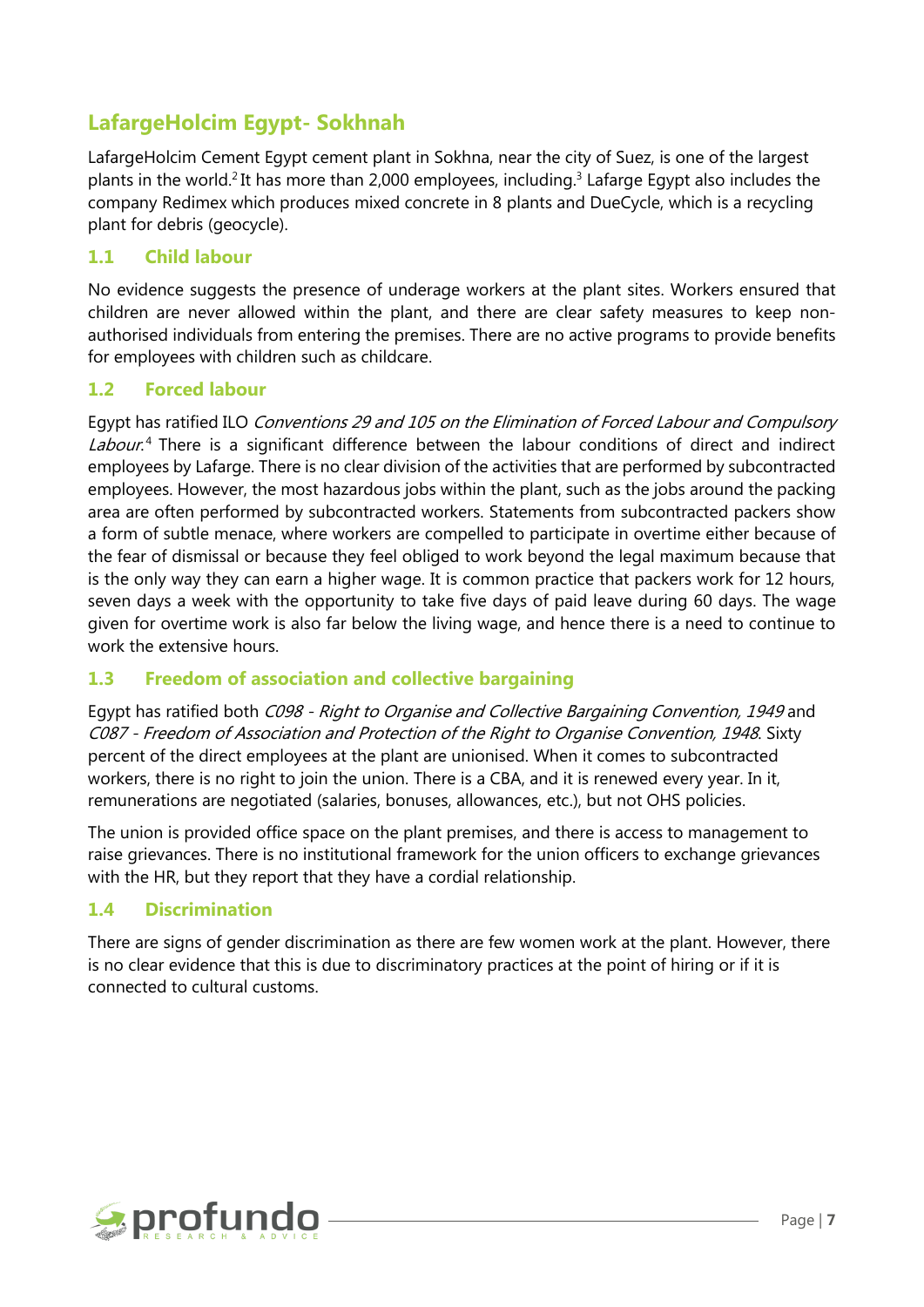There is significant but hidden discrimination between direct and subcontracted employees. There is no clear division of the activities that are performed by subcontracted employees. However, there are still considerable differences in all employee benefits, from wages, right to leave, access to health care and ethical hiring practices. There is no freedom of association for subcontracted workers. Financially, the system has set subcontracted and directly hired workers against each other (i.e. there is no incentive for directly hired workers to fight for the rights of subcontracted workers). The unions argue that they have very little room for action, and by fighting for the subcontracted workers' rights, they would be jeopardising these workers' job security. Subcontractors do not fall into the jurisdiction of HR either and therefore are not covered by actions taken to improve the conditions of the human resource.

## **1.5 Wages**

The direct employees are all receiving a salary substantially higher than the Egyptian minimum salary. It is paid regularly by a monthly bank transfer, and there is a clear payslip given to each employee. Worked overtime is compensated with 1.3 times the regular hourly rate during the day and 1.7 times the hourly rate at night. Additional benefits that are provided by the company include a daily meal, accommodation, commuting allowance and medical insurance.

For subcontracted employees earn 1,000 Egyptian pounds (US \$ 63.50), this is far below the national minimum wage of 2,000 Egyptian pounds.<sup>5</sup> It is also far below a living wage for an individual that is estimated to be 1,800 Egyptian pounds (US \$ 114.40) and even further from the living wage of a family that is estimated at 2,800 Egyptian pounds (US \$ 177.90). There is unclarity regarding the benefits that are provided by the subcontractors. There are reports that subcontractors are entitled to accommodation, but this is poor and below the standards of the directly employed workers. The access to health insurance was earlier provided by the subcontractor, but subcontracted workers report that they do not receive this anymore.

## **1.6 Working hours and overtime**

Among the direct employees of LafargeHolcim, 60 percent of workers are daytime workers that work from 8 AM to 4.30 PM (with an hour lunch break) with the possibility of 4 hours overtime with a maximum of 60 hours overtime per month. The rest of the workers work in shifts. These workers either spend three days at the worksite and three days off or six days at the site and six days off. The shifts are 12 hours long and there is a twelve-hour break that can be taken within the company provided accommodation. Those who work on changes do not do overtime.

## **1.7 Ethical hiring and contracting**

There is a transparent HR process when it comes to direct employees of LafargeHolcim. Every employee receives an individual contract. There are two types of contracts: temporary (for one year) and permanent. As of the last years, all new contracts given are temporary and renewed yearly. This is because companies want to reduce costs and this way, they can dismiss workers easier. Also, early retirement is increasingly encouraged by companies.

There is a transparent payroll system from where every employee a payslip at the end of the month.

For direct employees, there are open grievance mechanisms in place. Individual complaints are solved in collaboration between the direct management, plant manager HR, and if there is no solution, general manager (depending on the severity of the complaint). The workers can go to their direct management, which refers to HR, alternatively go to the union, which conveys the problems to HR.

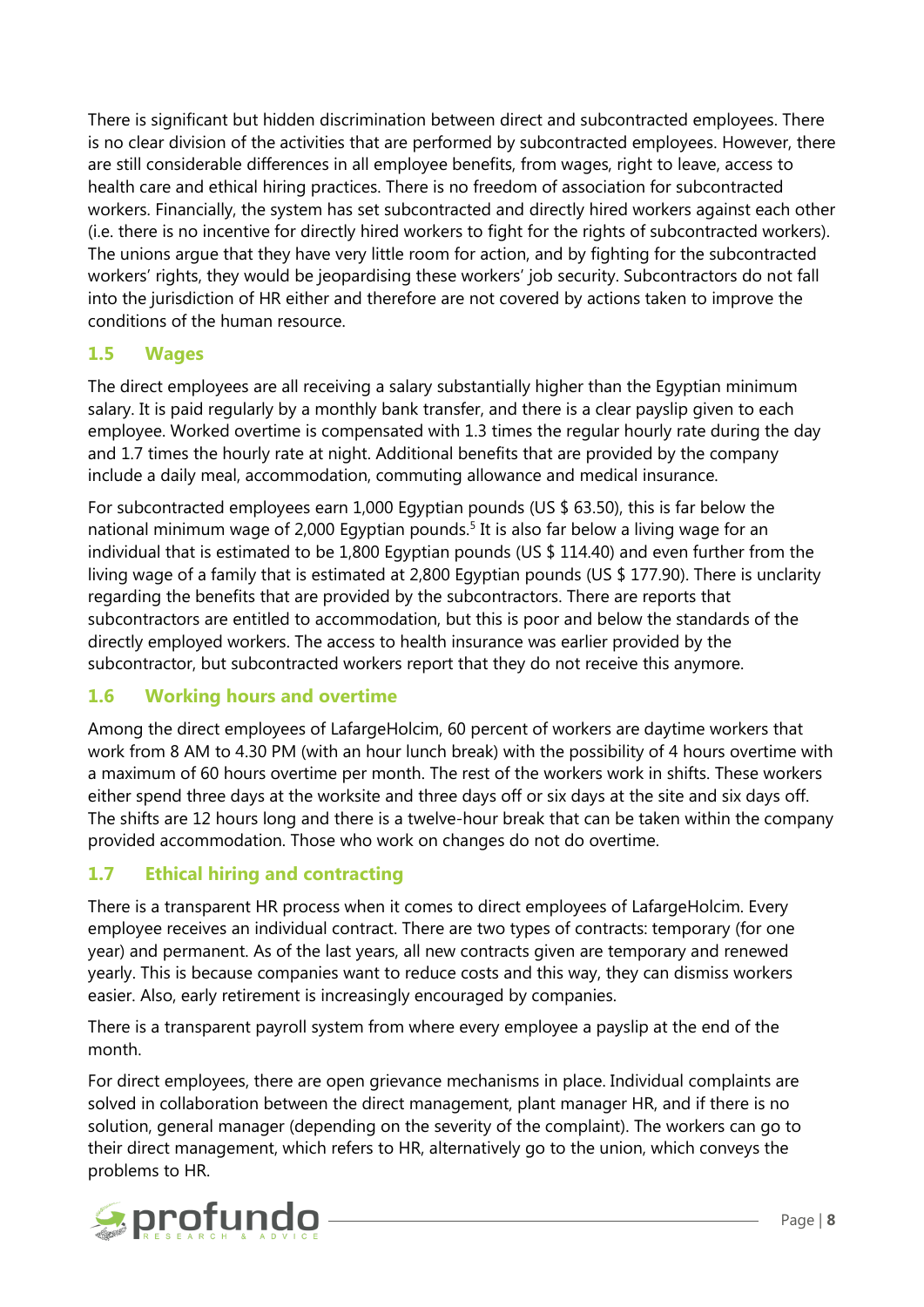The union has no access to the contracts of subcontractors (although, the new legislation has rendered unions responsible for asserting sub-contractors' rights). Every information they get regarding subcontracted workers' situation is through word of mouth. But they do raise a concern about the subcontracted workers' labour conditions, although they are not representing these as members.

## **1.8 Gender equality**

There are signs of gender discrimination as there are few women work at the plant. However, there is no clear evidence that this is due to discriminatory practices at the point of hiring or if it is connected to cultural customs.

There are no shown efforts made by the company to change the gender quota among the employees.

## **1.9 Occupational Safety and Health (OSH)**

There is a health and safety improvement plan for the plant that is written every year. In 2019 fatalities was recorded, and only three-time missed injuries. Risk assessment of hazards is made for each part of the plant (quarry and blending, clinker manufacturing, and cement grinding and distribution) – bio-, chemical, and fire hazards. Connected to this assessment is a PPE requirement, which is made for each of the areas of the plant/ types of work. Standard PPE that is provided to all workers is high visibility vests, gloves, masks, and safety shoes. Some activities call for harness, welding mask and a breathing mask and these are provided when required. To ensure awareness of the risks of the work that will be performed, a daily toolbox meeting is held every morning.

A proactive measure that LafargeHolcimhas introduced in 2019 in an app to enhance OSH. The mobile application includes a reporting system for accidents and near misses. However, it is difficult to ascertain the accessibility of this system for the employees. The data is collected at Backend (app settings are both in English and Arabic). When reporting an accident, workers can take a photograph and fill out the form. According to the health and safety officers, over 85 percent of workers have a smartphone, and for those who do not have a smartphone, there is one phone available at each department and workers who report can log in scanning their code (everybody has a code). Out of 10,000 unsafe conditions reported during the year country-wide, half were reported over the app. Reporting these conditions helped prevent accidents (specially, the number of accidents were reduced by half). Also, there is an increase in an accident or nearmiss reports (in the past, there used to be, on average, around 100). This system is countrywide. But workers report that the system is not 100% effective because they report accidents and they get no feedback/response from the management.

With regards to social security and access to healthcare, there is a significant difference between the direct employees of LafargeHolcim and subcontracted employees. For direct employees, a private health insurance is provided and an onsite clinic. In case of accident workers go to the clinic (one doctor and two nurses per shift, and two ambulances), they can receive first aid. Still, it if it is a more severe accident, the ambulance takes them to the nearest hospital one hour drive away from the plant. Direct employees undergo yearly health checks. If the worker is unfit to perform an activity they can be, depending on the severity of the impairment, delegated another task and in the worst case, be sent into early retirement. For subcontracted workers, there is not a right to use the onsite clinic, and some of the subcontracted workers report that their health insurance has been withdrawn to save costs by their contractor.

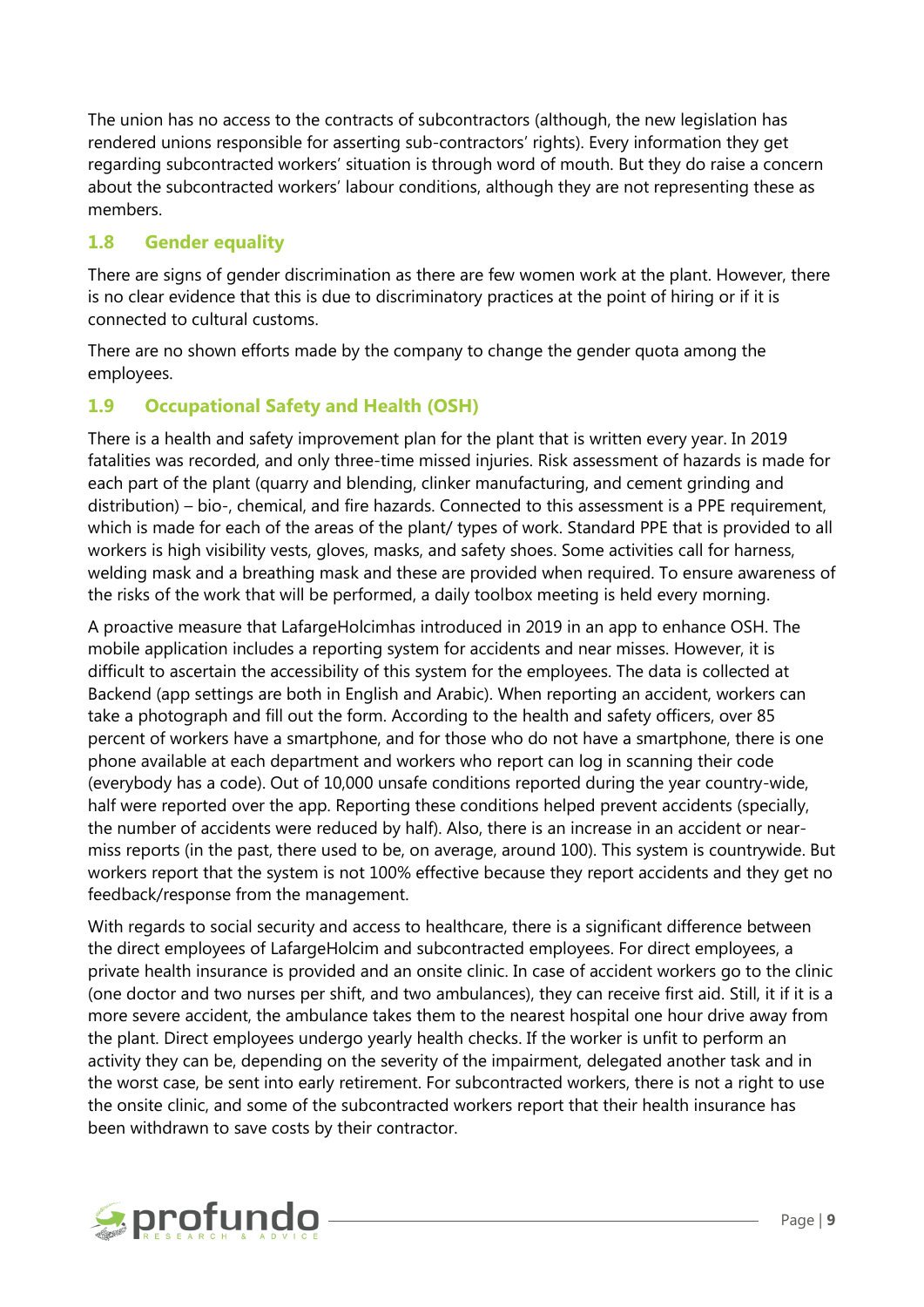Reports given by workers show that accidents are more common than what the official statistic says. This is mainly due to that the accidents are just reported to occur outside the plant in order to keep down the statistics. Workers are convinced to agree to this type of reporting to direct compensation for the injury and at times it is reported that workers have received a bonus for not reporting an accident.

## **1.10 Conclusions**

In the table below an overview of the compliance to international and national labour standards is presented. It can be concluded the most severe noncompliance observed was all connected to the use of subcontractors and the lack of implementations of labour policies and standards by these subcontractors and the lack of control mechanisms within the LafargeHolcim operation to monitor these actors.

| <b>Labour issues</b>                                      | <b>Summary of findings</b>                                                                                                                                                                                                   | <b>Summary of non-compliance</b><br>/breach of local and int. labour law                                                                                                                             | Level of<br>compliance |
|-----------------------------------------------------------|------------------------------------------------------------------------------------------------------------------------------------------------------------------------------------------------------------------------------|------------------------------------------------------------------------------------------------------------------------------------------------------------------------------------------------------|------------------------|
| Child labour                                              | No evidence of child labour<br>$\bullet$<br>at the worksite                                                                                                                                                                  |                                                                                                                                                                                                      |                        |
| Forced labour                                             | Subtle menace of<br>$\bullet$<br>subcontracted workers,<br>where workers are<br>compelled to participate in<br>overtime either because of<br>the fear of dismissal or<br>because they feel obliged to<br>earn a living wage. | C029 - Forced Labour Convention,<br>$\bullet$<br>1930 (No. 29)<br>C105 - Abolition of Forced Labour<br>$\bullet$<br>Convention, 1957 (No. 105)                                                       |                        |
| Freedom of<br>association and<br>collective<br>bargaining | Freedom to join/form unions<br>$\bullet$<br>Agreements are reached in<br>$\bullet$<br>court<br>Collective bargaining<br>$\bullet$<br>agreement (CBA) is<br>negotiated yearly                                                 | C098 - Right to Organise and<br>$\bullet$<br>Collective Bargaining Convention,<br>1949<br>C087 - Freedom of Association<br>$\bullet$<br>and Protection of the Right to<br>Organise Convention, 1948. |                        |
| Discrimination                                            | No evidence of gender-<br>$\bullet$<br>based discrimination<br>Equal employment<br>opportunities for workers<br>disabled during the course<br>of duty                                                                        | ILO C111, Discrimination<br>$\bullet$<br>(Employment and Occupation)<br>Convention, 1958.<br>U/S 345 of BLA 2006.<br>$\bullet$                                                                       |                        |
| Wages                                                     | Minimum wages are<br>$\bullet$<br>provided, for direct<br>employees.                                                                                                                                                         | ILO C100 Equal Remuneration,<br>$\bullet$<br>ILO C131 - Minimum Wage Fixing<br>$\bullet$<br>Convention, 1970                                                                                         |                        |

## **Table 4 Level of compliance to labour standards at Sokhnah plant**

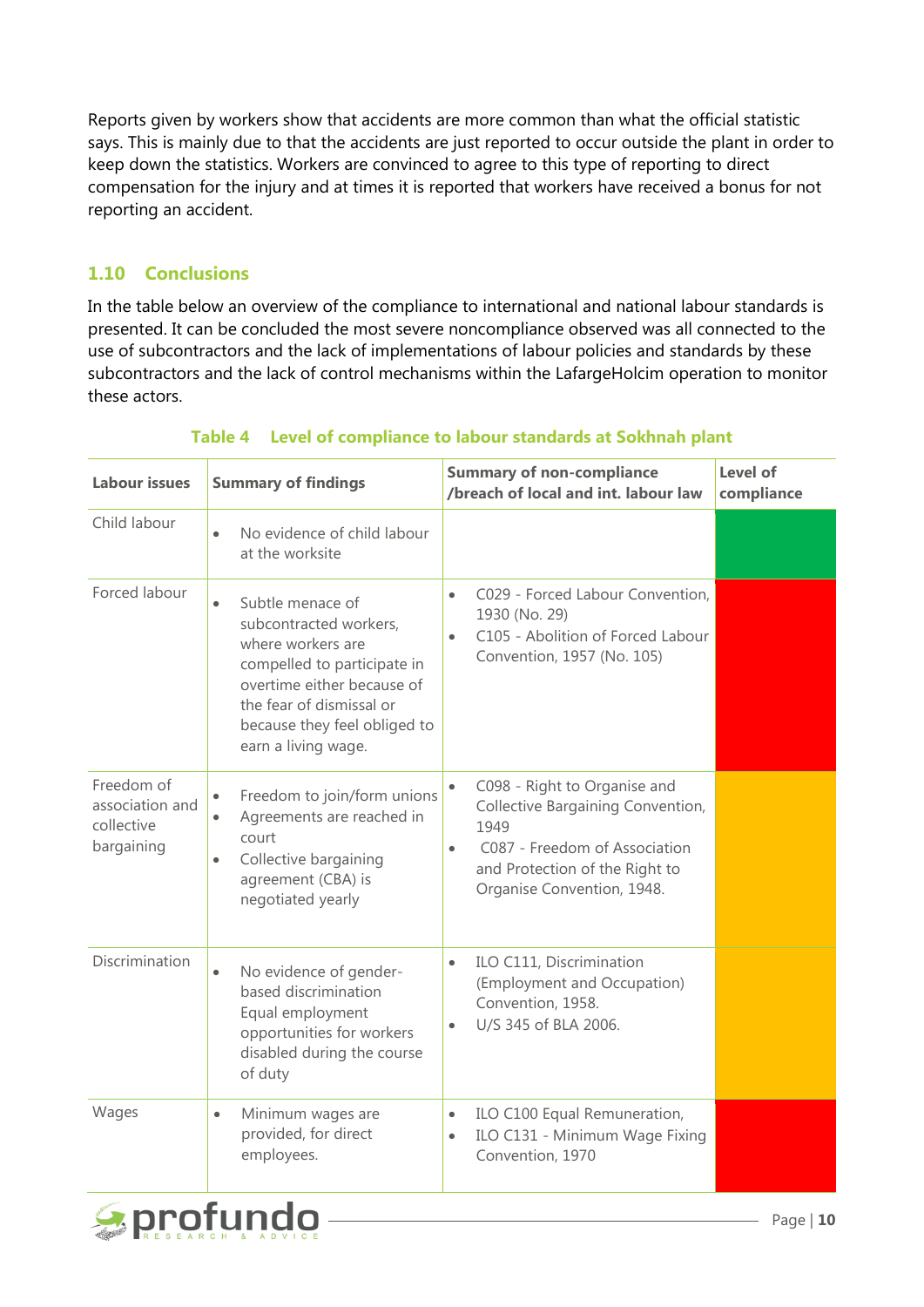|                                          | Subcontracted workers earn<br>$\bullet$<br>below minimum wage.                                                                                                                                                                                                                                                                                                                                                                  |                                                                                                             |  |
|------------------------------------------|---------------------------------------------------------------------------------------------------------------------------------------------------------------------------------------------------------------------------------------------------------------------------------------------------------------------------------------------------------------------------------------------------------------------------------|-------------------------------------------------------------------------------------------------------------|--|
| Working hours                            | Subcontracted workers,<br>$\bullet$<br>where workers are<br>compelled to participate in<br>overtime                                                                                                                                                                                                                                                                                                                             | Articles 2 and 6(2) of the ILO C001<br>$\bullet$<br>- Hours of Work (Industry)<br>Convention, 1919          |  |
| Ethical hiring<br>and contracting        | Turnover is low and new<br>$\bullet$<br>employees recruited as<br>subcontractors<br>Contracts and payslips are<br>$\bullet$<br>provided for direct<br>employees but not<br>subcontracted workers.                                                                                                                                                                                                                               |                                                                                                             |  |
| Gender equality                          | Equal opportunity for<br>$\bullet$<br>women                                                                                                                                                                                                                                                                                                                                                                                     | Convention on the Elimination of<br>$\bullet$<br>All Forms of Discrimination<br>against Women (CEDAW) 1979. |  |
| Occupation<br>safety and<br>health (OSH) | OSH management system is<br>$\bullet$<br>in place<br>Some health services are<br>$\bullet$<br>provided (First Aid and<br>medical checks)<br>PPE is provided, but its use<br>$\bullet$<br>not sufficiently enforced.<br>Subcontracted workers do<br>$\bullet$<br>not have access to the<br>onsite clinic.<br>Reports about<br>$\bullet$<br>subcontracted workers not<br>receiving benefits despites<br>paying for the insurance. | ILO C155 - Occupational Safety<br>$\bullet$<br>and Health Convention, 1981.                                 |  |

## **1.11 Recommendations**

Below are several recommendations on each of the topics assessed. LafargeHolcim should endeavour to work in partnership with independent experts and union leaders to develop an action plan for addressing the issues identified and implementing the recommendations outlined.

## **Child labour**

• LafargeHolcim should ensure that there are childcare facilities and support the education of its workers' children.

#### **Forced labour**

- LafargeHolcim should ensure that a living wage can be earnt during regular working hours.
- The company should establish and enforce a policy that subcontracted workers' overtime should not exceed the legally allowed maximum. Subcontracted workers should also have the same rights to leave as direct employees.

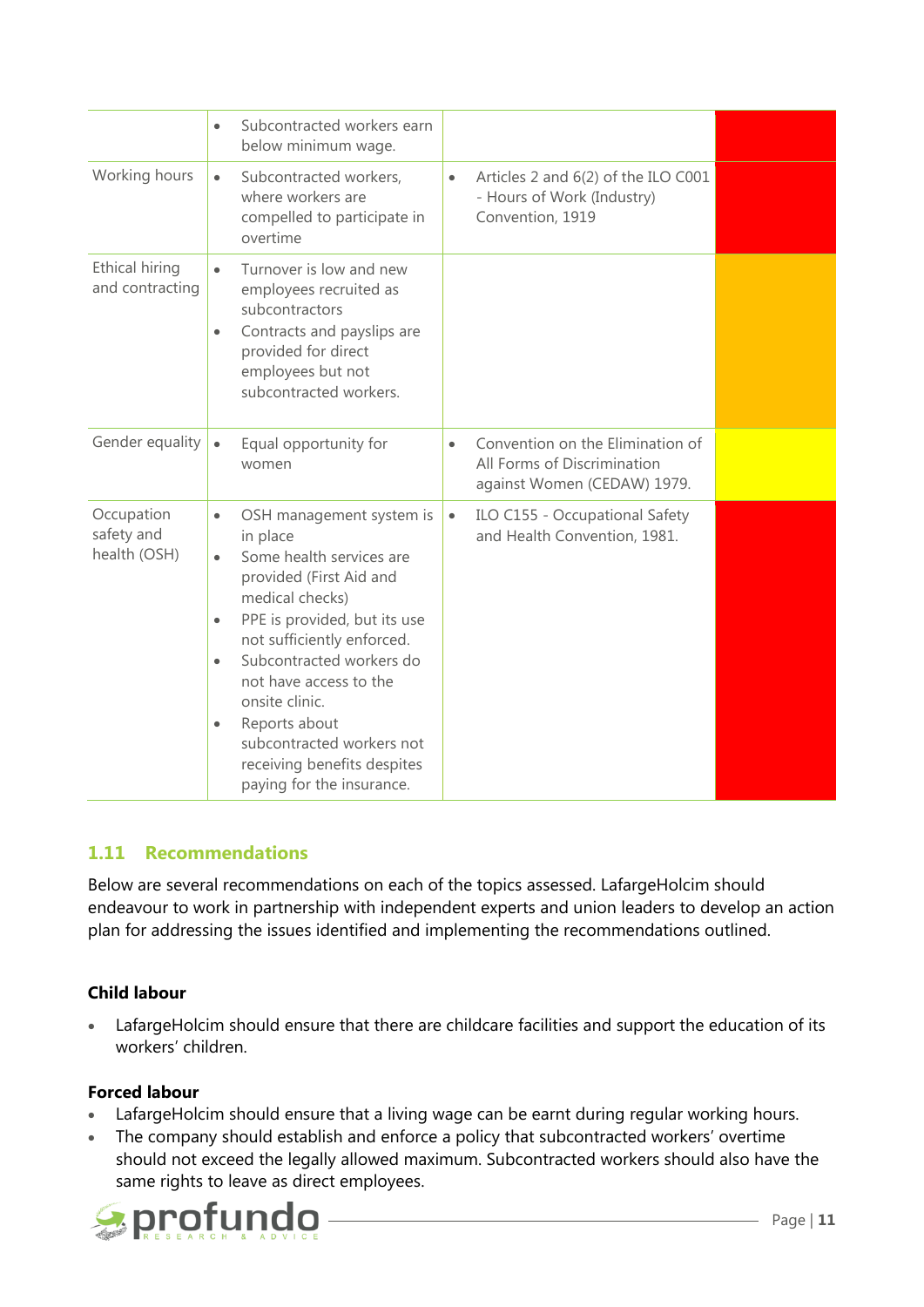#### **Discrimination**

- LafargeHolcim should ensure equal treatment and the provision of similar welfare facilities for workers irrespective of their type of contract.
- LafargeHolcim should take concrete steps to ensure women's access to all positions within the company.

#### **Wages**

- LafargeHolcim should strive to pay decent living wages to all workers on the project, based on well-researched studies on living wages in the construction sector in Egypt. The company should commence the implementation of a wage scale for all categories of workers.
- LafargeHolcim should ensure that all workers regardless of contract type or contractor, can earn over minimum wage within ordinary working hours, without engaging in extensive overtime.
- LafargeHolcim should ensure that all workers are given adequate compensation for their overtime work according to the legal minimum. A transparent mechanism for recording and monitoring workers' overtime should be established.

#### **Working Hours and Overtime**

- LafargeHolcim management should establish and enforce a policy that workers' overtime should not exceed the legally allowed maximum. A mechanism for recording and monitoring workers' overtime should be established.
- Prior to carrying out any overtime work, LafargeHolcim should ensure that all workers regardless of the type of contract provide written and signed consent. Workers should be informed of their rights to refuse over time and should not be punished for refusal. Records of these written consents must be kept.

#### **Ethical hiring and contracting**

- LafargeHolcim should ensure that all agreements of subcontractors have clauses on labour conditions and specific requirements for adherence to the labour law and company policies on human resources.
- LafargeHolcim should ensure that subcontracted workers are allowed annual leave and sick leave according to the law.
- LafargeHolcim should ensure that the company directly hires the subcontracted workers that perform core activities.

#### **Gender**

- LafargeHolcim should establish a gender policy that indicates its commitment to gender equality and the maximum participation of women on equal terms with men in all aspects within the project. The policy should be in line with the Convention on the Elimination of All Forms of Discrimination against Women (CEDAW) 1979.
- LafargeHolcim should ensure that there is proper documentation of all reported cases of sexual harassment or violence against women at project sites
- LafargeHolcim should immediately establish a formal complaint and grievance system and procedure for reporting all instances of sexual harassment and domestic violence, explicitly including steps to be taken for adequate protection of victims (and witnesses), appropriate medical examination and treatment. This system and procedure should be mandatorily socialized at least twice a year.

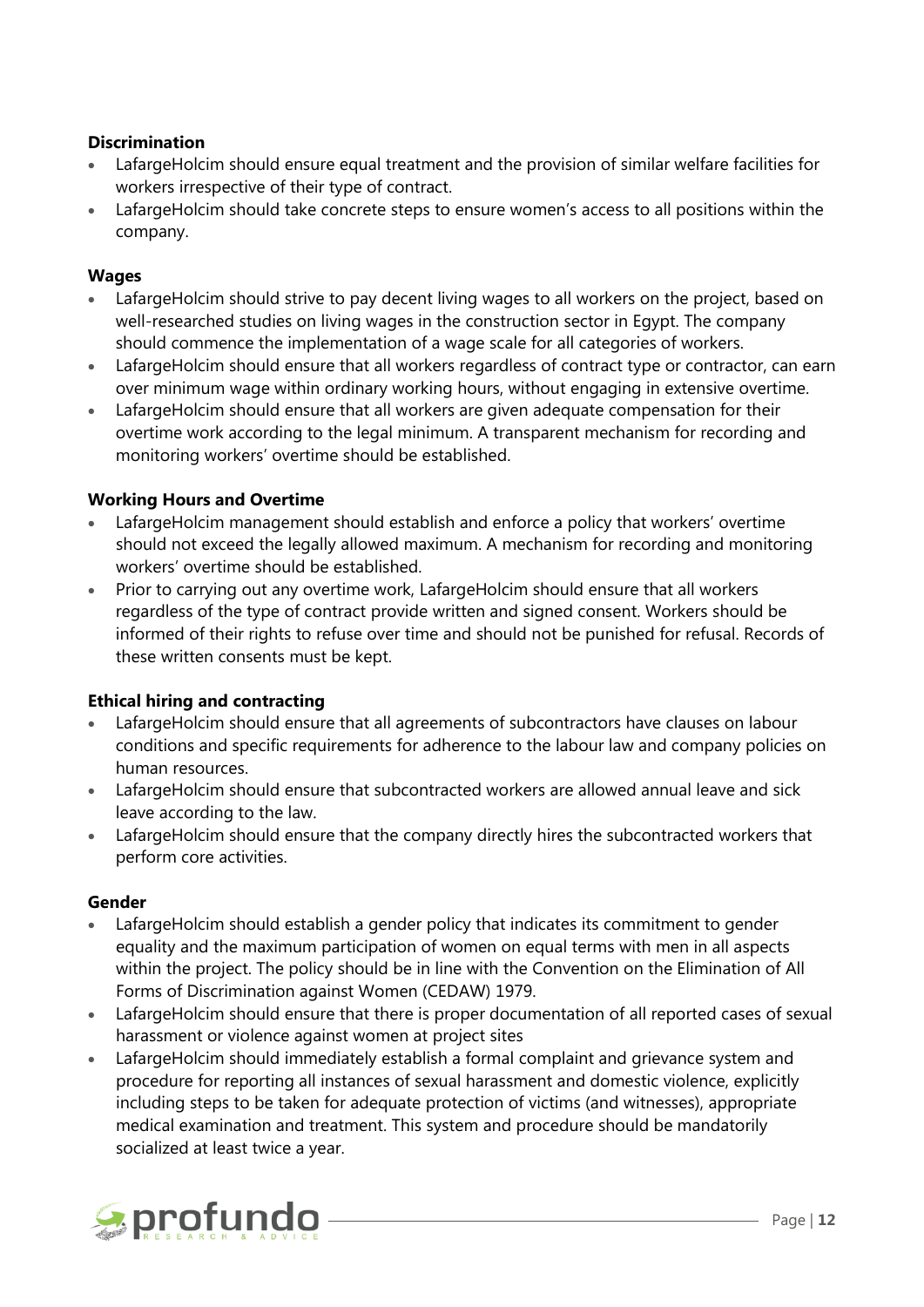#### **OSH**

- LafargeHolcim management should endeavour to provide PPEs with good quality. The company should ensure that all workers are entitled to and given at least four sets of PPEs per year according to the union- helmets, boots, gloves, clothing (full overall), reflectors, earplugs, eye protection etc. LafargeHolcim should ensure that it has adequate stock of PPEs and can replace them in no less than a couple of days after the worker makes a request.
- LafargeHolcim should comply with regulations on first aid in the workplace, by making sure that each location or plant site has adequate first aid box with facilities in the form of necessary equipment, supplies, and materials used in administering first aid.
- LafargeHolcim should ensure that each work area at the plant has visible safety warning and emergency signs.
- LafargeHolcim should ensure that all workers, including subcontracted workers, have access to the same health benefits and are subjected to periodical health checks.
- LafargeHolcim should ensure that all subcontracted workers have the right to sick leave and compensation to any work-related injury or health issue.

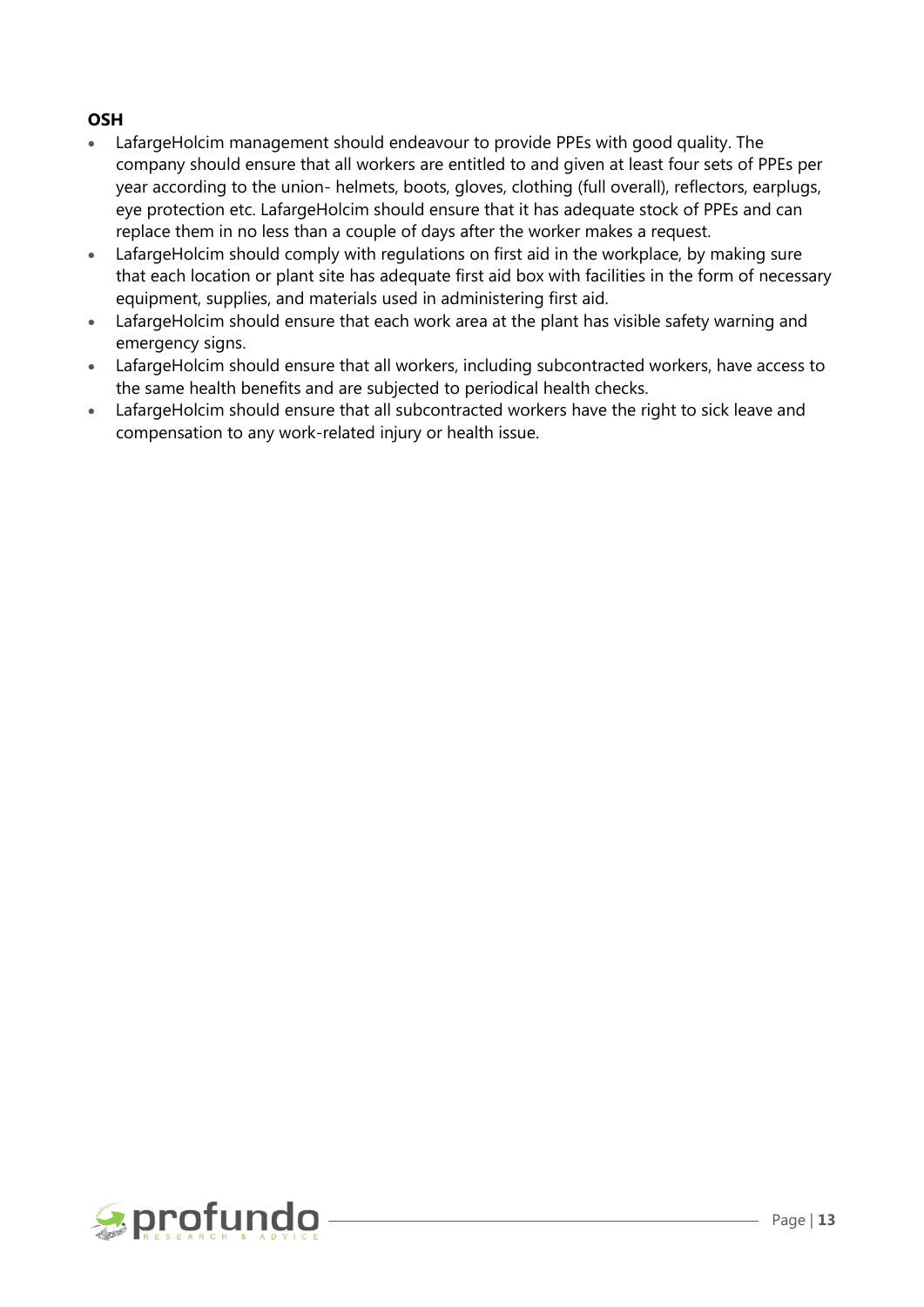#### **Reference**

- <sup>1</sup> MoFA (n.d.), "Country list", online: [https://english.dggf.nl/country-list,](https://english.dggf.nl/country-list) viewed in December 2019.
- <sup>2</sup> Lafarge Egypt (n.d.), "Cement", online: [www.lafarge.com.eg/en/2\\_2-All\\_about\\_Cement,](http://www.lafarge.com.eg/en/2_2-All_about_Cement) viewed in October 2019.
- <sup>3</sup> Lafarge Egypt (2019, 11 July), *Geocycle Egypt Inaugurates Its Waste Management Platform in Sokhna.*
- 4 ILO (2001), Stopping forced labour - Global Report under the Follow-up to the ILO Declaration on Fundamental Principles and Rights at Work, online: [https://www.ilo.org/wcmsp5/groups/public/---dgreports/--](https://www.ilo.org/wcmsp5/groups/public/---dgreports/---dcomm/documents/meetingdocument/kd00014.pdf) [dcomm/documents/meetingdocument/kd00014.pdf,](https://www.ilo.org/wcmsp5/groups/public/---dgreports/---dcomm/documents/meetingdocument/kd00014.pdf) viewed in January 2020.